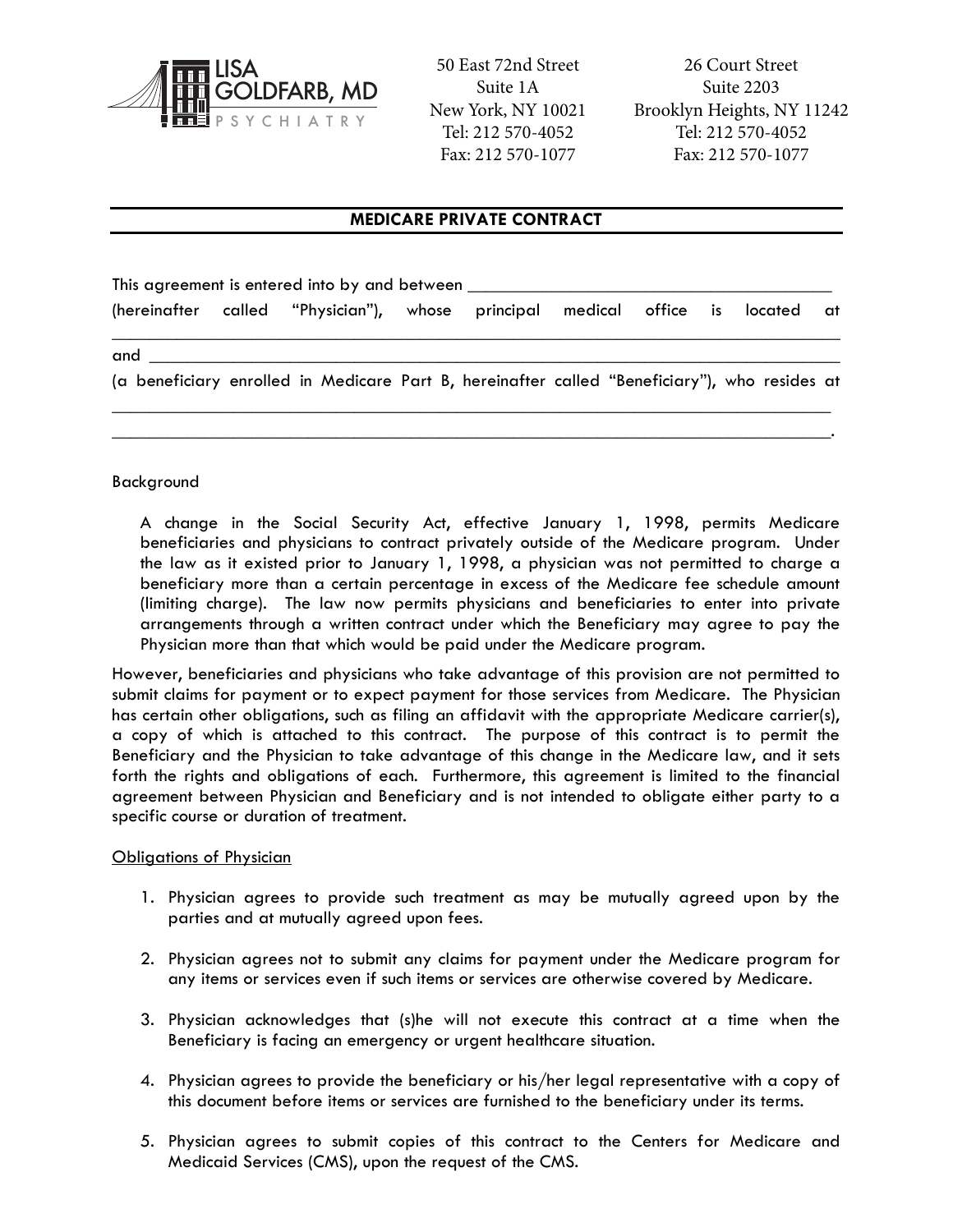- 1. Beneficiary or his/her legal representative agrees to be fully responsible for payment of all items or services furnished by Physician and understand that no reimbursement will be provided under the Medicare program for such items or services.
- 2. Beneficiary or his/her legal representative acknowledges and understands that no limits under the Medicare program (including the limits under section 1848 (g) of the Social Security Act) apply to amounts that may be charged by Physician for such items or services.
- 3. Beneficiary or his/her legal representative agrees not to submit a claim for payment to Medicare and further agrees not to ask Physician to submit a claim for payment to Medicare.
- 4. Beneficiary or his/her legal representative understands that Medicare payment will not be made for any items or services furnished by Physician that would have otherwise been covered by Medicare if there were no private contract and a proper Medicare claim had been submitted.
- 5. Beneficiary or his/her legal representative enters into this contract with the knowledge and understanding that he/she has the right to obtain Medicare-covered items and services from physicians and practitioners who have not opted out of Medicare, and that the Beneficiary is not compelled to enter into private contracts that apply to other Medicarecovered services furnished by other physicians or practitioners who have not opted out of Medicare.
- 6. Beneficiary or his/her legal representative understands that Medigap plans (under section 1882 of the Social Security Act) do NOT, and other supplemental insurance plans may elect not to, make payments for such items and services not paid for by Medicare.
- 7. Beneficiary or his/her legal representative acknowledges that the Centers for Medicare and Medicaid Services (CMS) has the right to obtain copies of this contract upon request.

## Physician's Status

Beneficiary or his/her legal representative further acknowledges his/her understanding that

Physician [has/has not] been excluded from participation under the Medicare program under

section 1128, 1156, 1892 or any other section of the Social Security Act.

## Term and Termination

This agreement shall become effective on \_\_\_\_\_\_\_\_\_\_\_\_\_\_ and shall continue in effect until \_\_\_\_\_\_\_\_\_\_\_\_\_. Despite the term of the agreement, either party may choose to terminate treatment with reasonable notice to the other party. Notwithstanding this right to terminate treatment, both Physician and Beneficiary or his/her legal representative agree that the